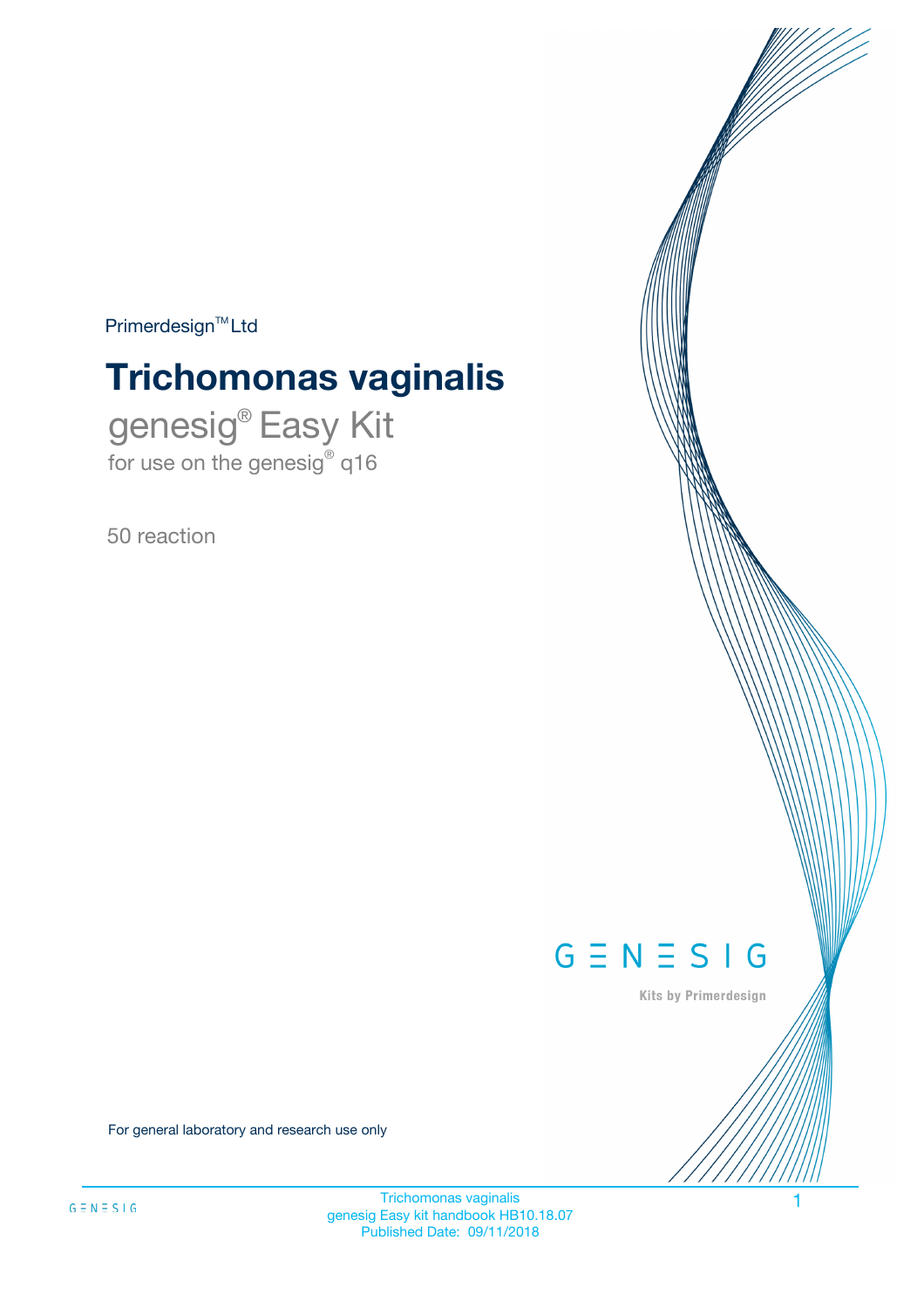## genesig® Easy: at a glance guide

#### **For each DNA test**

| Component                 | <b>Volume</b> | Lab-in-a-box pipette |  |
|---------------------------|---------------|----------------------|--|
| T. vaginalis reaction mix | 10 µl         |                      |  |
| <b>Your DNA sample</b>    | $10 \mu$      |                      |  |

#### **For each positive control**

| Component                 | Volume   | Lab-in-a-box pipette |  |
|---------------------------|----------|----------------------|--|
| T. vaginalis reaction mix | $10 \mu$ |                      |  |
| Positive control template | $10 \mu$ |                      |  |

#### **For each negative control**

| Component                 | <b>Volume</b>   | Lab-in-a-box pipette |  |
|---------------------------|-----------------|----------------------|--|
| T. vaginalis reaction mix | 10 <sub>µ</sub> |                      |  |
| <u>Water</u>              | 10 <sub>µ</sub> |                      |  |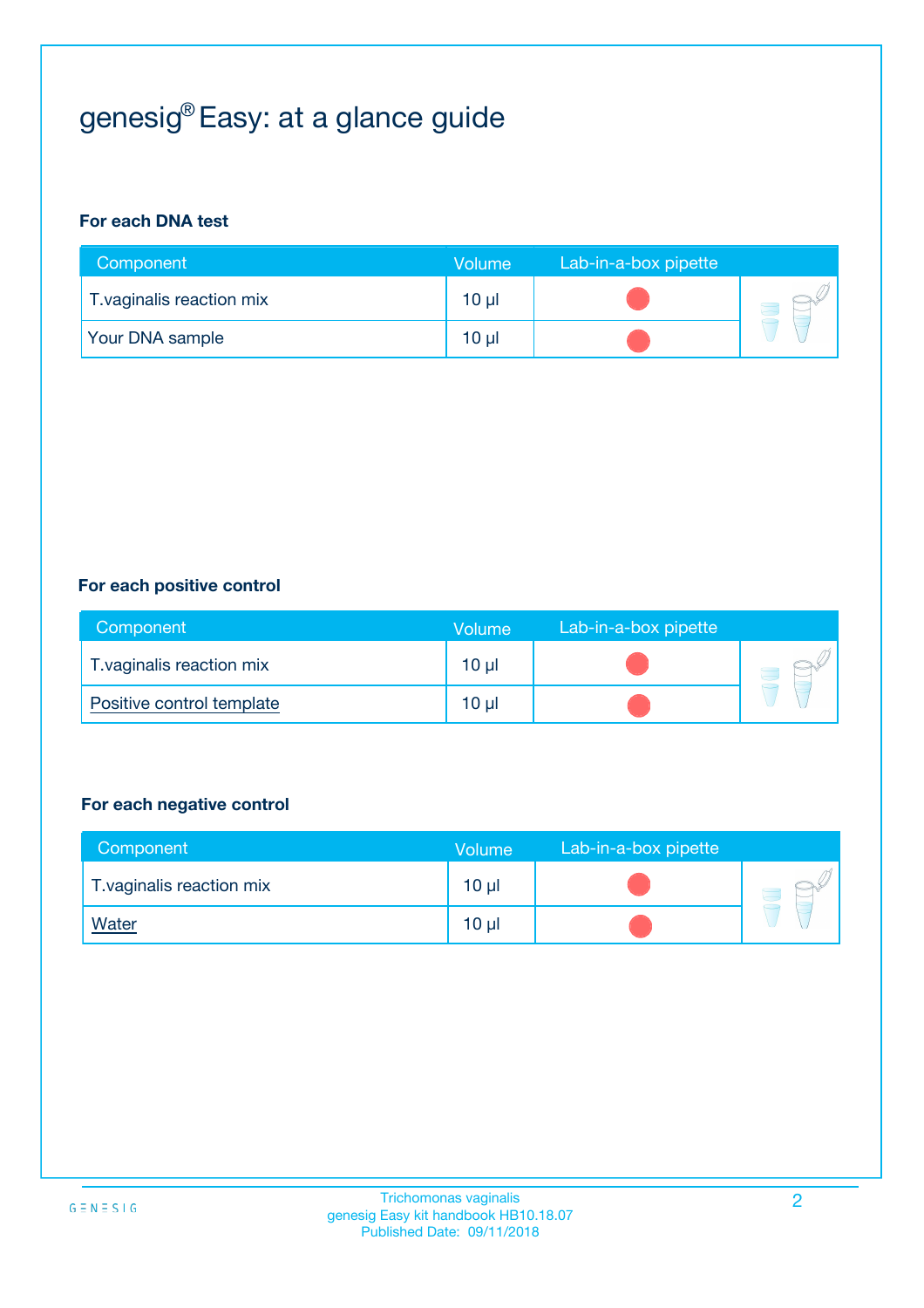## Kit Contents



## Reagents and equipment to be supplied by the user

#### **genesig® q16 instrument**

#### **genesig® Easy Extraction Kit**

This kit is designed to work well with all processes that yield high quality RNA and DNA but the genesig Easy extraction method is recommended for ease of use.

#### **genesig® Lab-In-A-Box**

The genesig Lab-In-A-Box contains all of the pipettes, tips and racks that you will need to use a genesig Easy kit. Alternatively if you already have these components and equipment these can be used instead.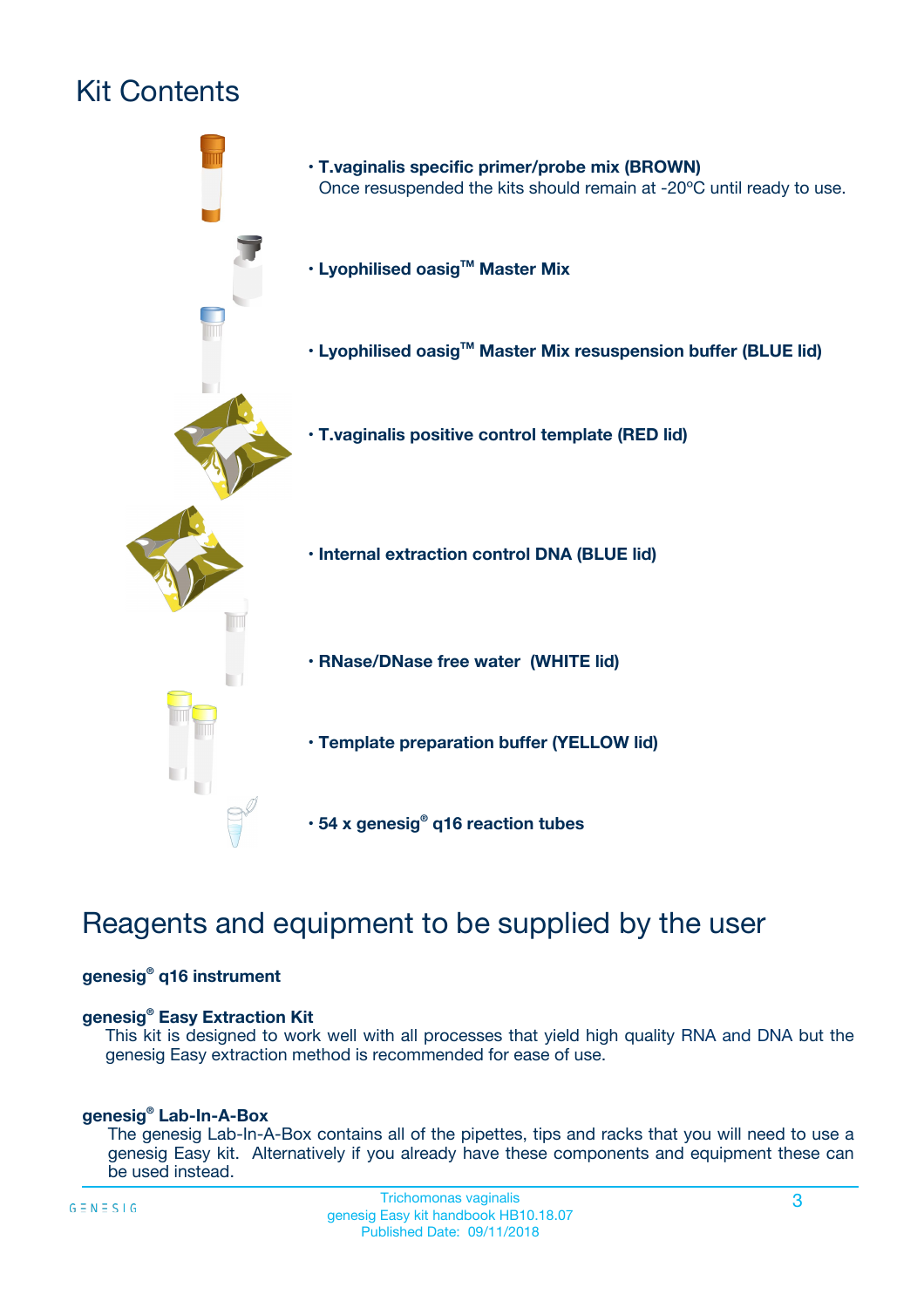## Step-by-step guide

### 1. Create your reaction mix



Use the blue pipette to transfer 500µl**\*** of the oasig Master Mix resuspension buffer into the tube of lyophilised oasig Master Mix and mix well by gently swirling. Then transfer all of that master mix into the brown tube labelled T.vaginalis primers/probe.

**\***Transfering 525µl of the oasig Master Mix resuspension buffer to your oasig Master Mix (instead of the 500µl recommended above) will enable you to take full advantage of the 50 reactions by accounting for volume losses during pipetting. In order to do so with the genesig Easy fixed volume pipettes use 1x blue, 2x red and 1x grey pipettes to make the total volume. Please be assured that this will not adversely affect the efficiency of the test.

Cap and shake tube to mix. A thorough shake is essential to ensure that all components are resuspended. **Failure to mix well can produce poor kit performance.**

Leave to stand for 5 minutes. Now your reaction mix is ready to use.

Store the reaction mix in the freezer from hereon.

#### Top tip

- Ensure that the reaction mix is mixed thoroughly before each use by shaking.
- **•** Once resuspended do not expose genesig Easy kit to temperatures above -20°C for longer than 30 minutes at a time.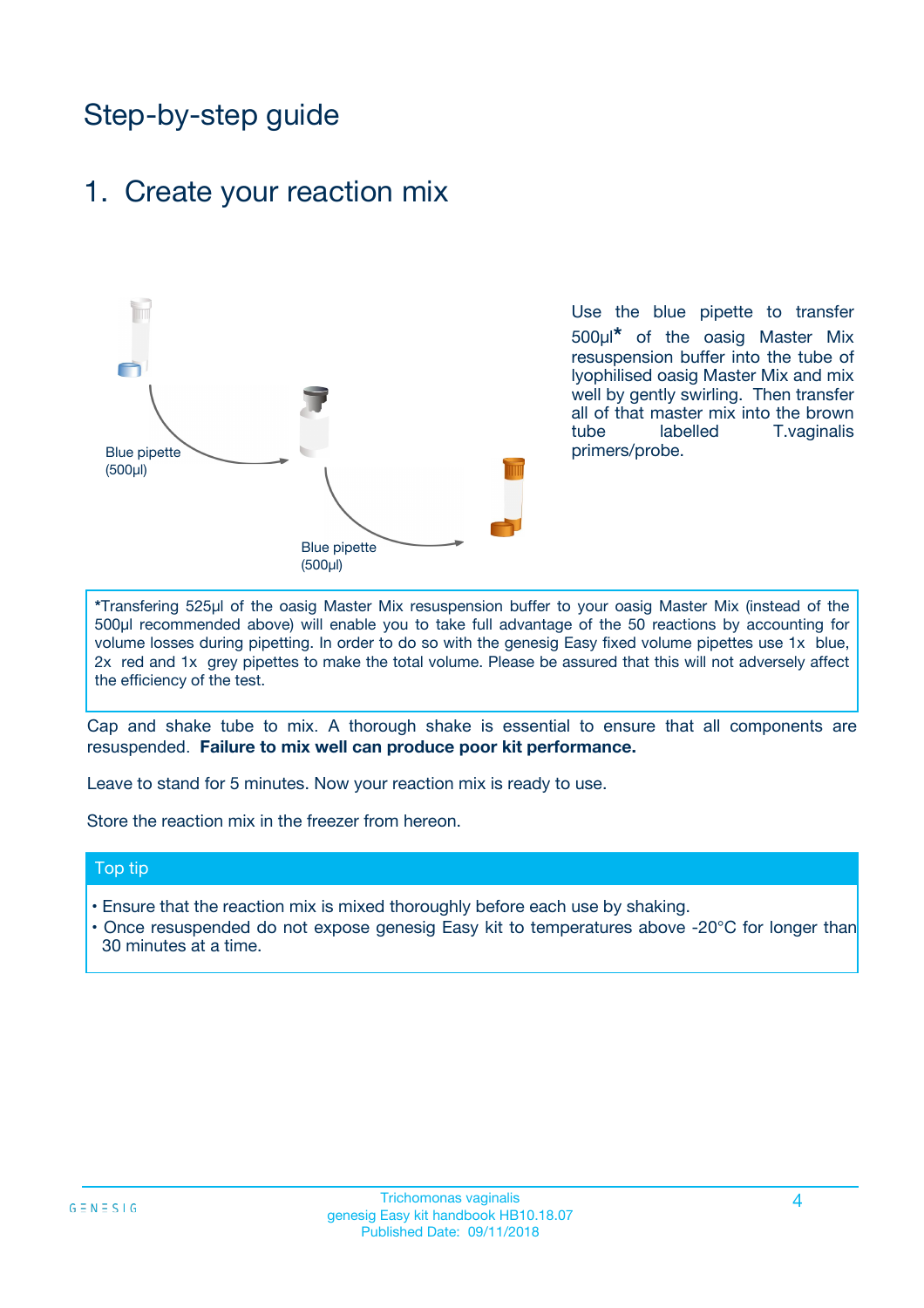## 2. Internal extraction control



Use the blue pipette to transfer 1000µl (2 x 500µl) of template preparation buffer into the Internal Extraction Control DNA tube. Cap and shake tube to mix.

Your kit contains Internal Extraction Control DNA. This is added to your biological sample at the beginning of the DNA extraction process. It is extracted along with the DNA from your target of interest. The q16 will detect the presence of this Internal Extraction Control DNA at the same time as your target. This is the ideal way to show that your DNA extraction process has been **successful.** 

#### **If you are using an alternative extraction kit:**

Use the red pipette to transfer 10µl of Internal Extraction Control DNA to your sample **after** the lysis buffer has been added then follow the rest of the extraction protocol.

#### **If you are using samples that have already been extracted:**

Use the grey pipette to transfer 5µl of Internal Extraction Control DNA to your extracted sample.

### 3. Add reaction mix to all reaction tubes



For every reaction to be run, use the red pipette to add 10µl of your T.vaginalis reaction mix to every tube.

#### Top tip

- Always pipette the reaction mix directly into the bottom of the tube.
- You can label the tube lids to aid your reaction setup but avoid labelling tube sides.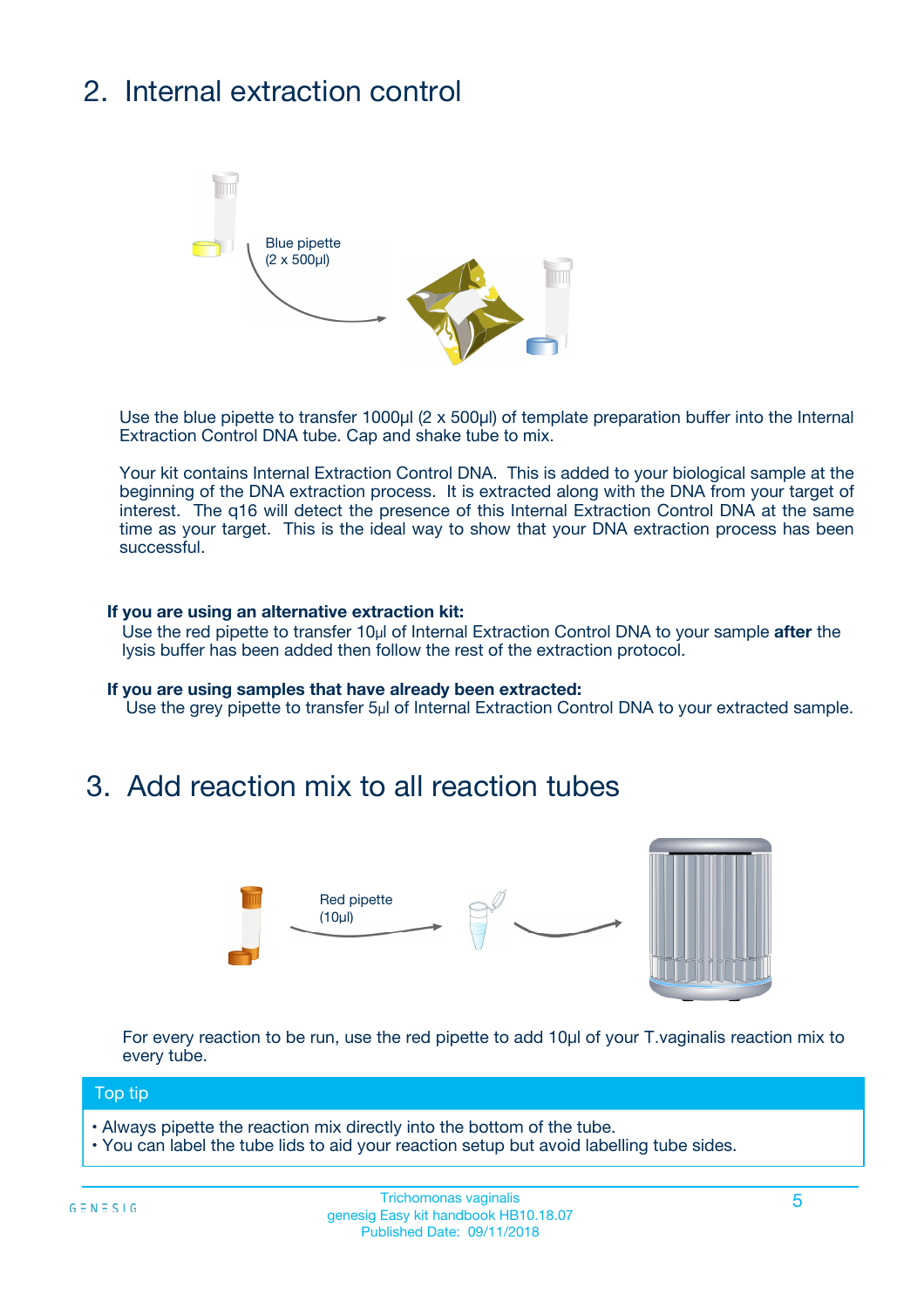### 4. Negative control



For each test you will require a negative control. Instead of DNA, water is used. This sample should typically prove negative thus proving that all of your positive samples really are positive.

To create a negative control reaction simply use the red pipette to add 10µl of the water to the required reaction tubes. Close these tubes after adding the water.

Because some genesig kit targets are common in the environment you may occasionally see a "late" signal in the negative control. The q16 software will take this into account accordingly.

#### Top tip

**•** Always add the water to the side of the tube to reduce the introduction of bubbles.

### 5. Set up a test



For each sample you wish to analyse, use the red pipette to add 10µl of your DNA sample to the required reaction tubes. Close these tubes after adding the sample. Always change pipette tips between samples.

#### Top tip

**•** Always add the DNA sample to the side of the tube to reduce the introduction of bubbles.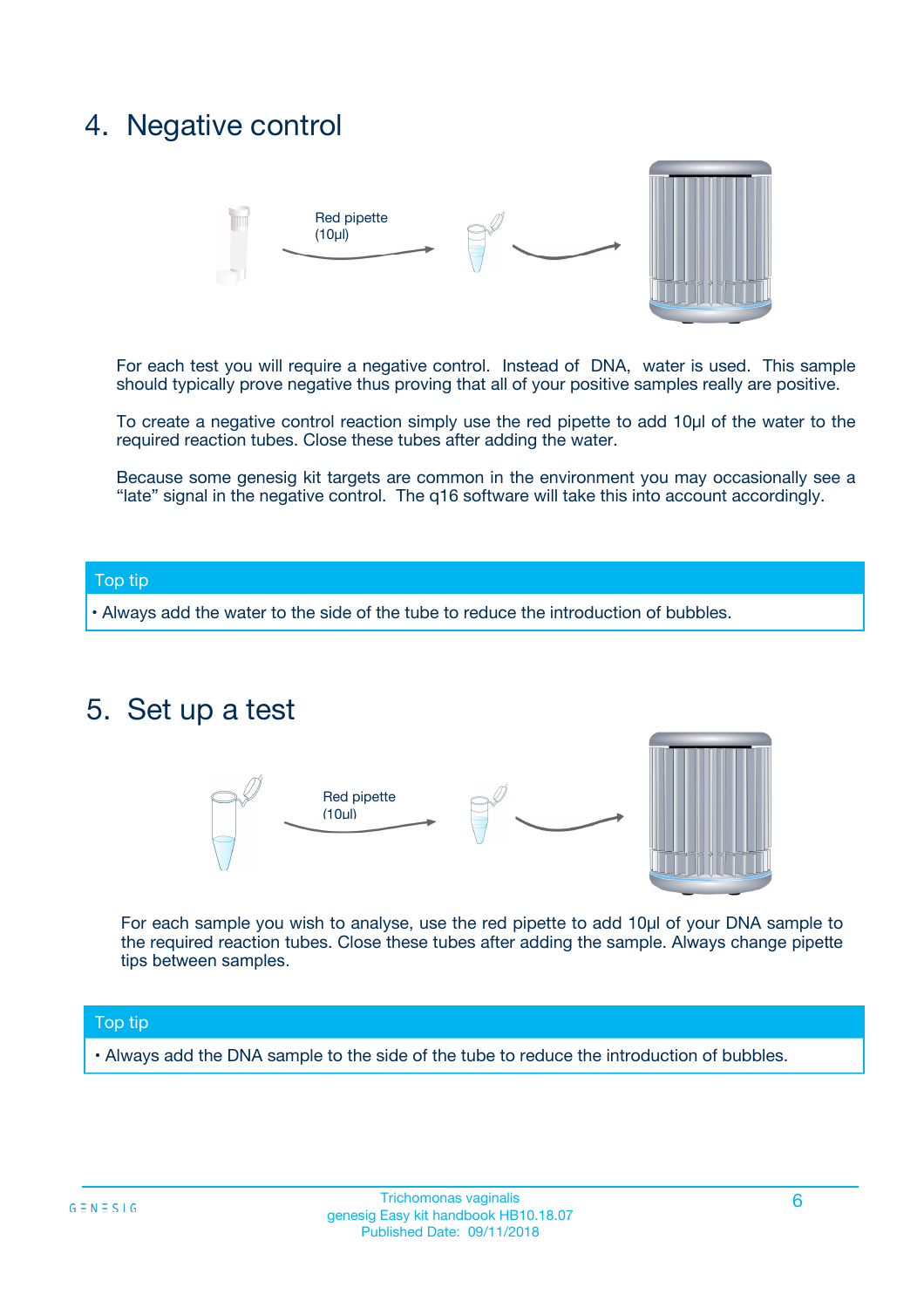### 6. Positive control



Use the blue pipette to transfer 1000µl (2 x 500µl) of template preparation buffer into the positive control template tube. Cap and shake tube to mix.

Each time you run a test you will require a positive control. This is a small portion of DNA from your target of interest. It serves two purposes:

1. It will always test positive so it shows that everything is working as it should be.

2. The q16 software knows how much DNA is present in the positive control. So it can automatically compare your sample of interest with the positive control to calculate the amount of target DNA in your sample.

To create a positive control reaction, simply use 10µl of the positive control instead of your DNA sample.



Take great care when setting up your positive control. The positive control template has the potential to give you a false positive signal in your other samples. Set positive controls up last after all other sample tubes are closed. Always change pipette tips between samples. You may even choose to set up positive controls in a separate room.

#### Top tip

**•** Always add the positive control to the side of the tube to reduce the introduction of bubbles.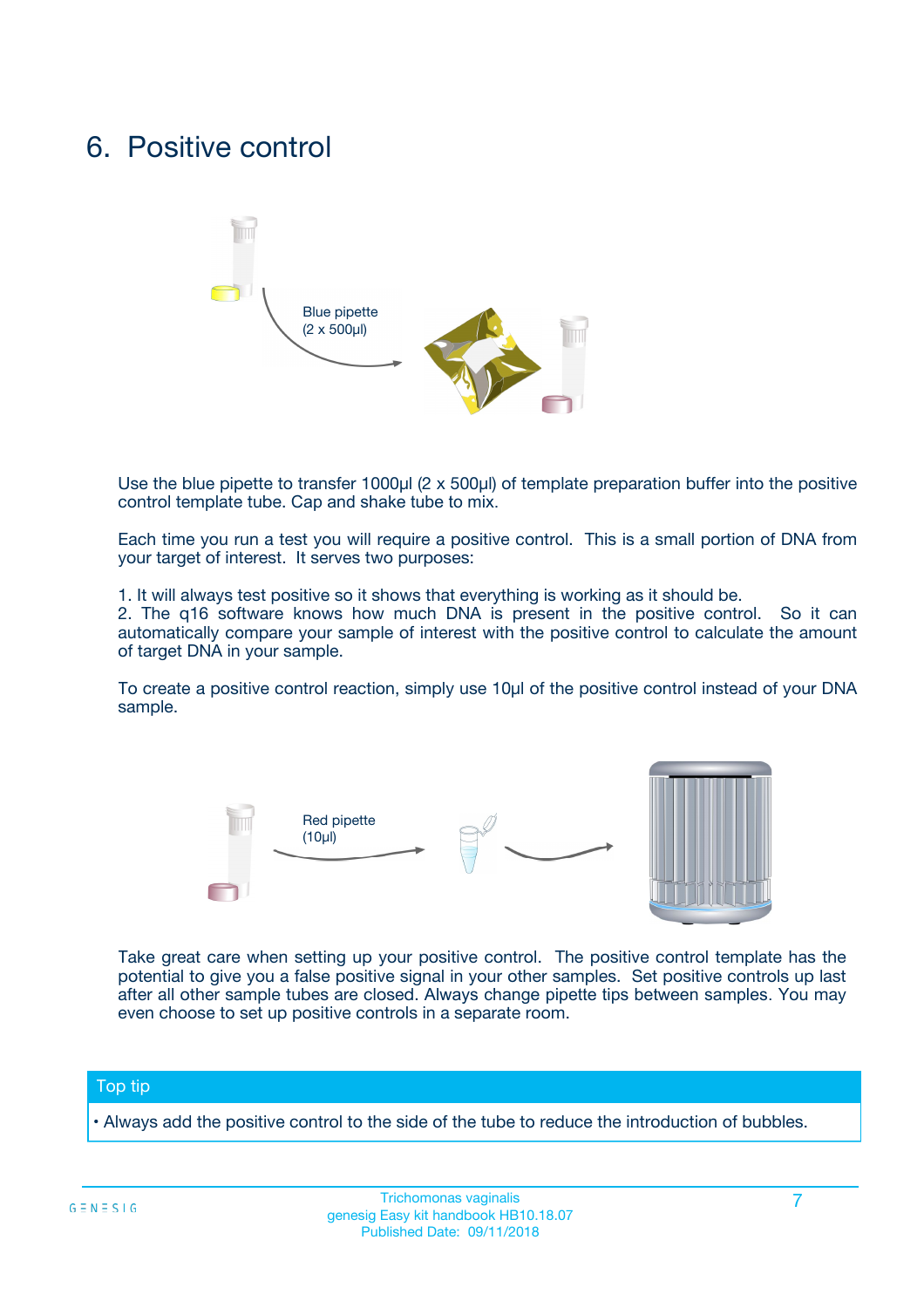## 7. Running the test

Place the tubes into the correct positions in your q16 as defined by the software, this may include positioning of empty tubes to ensure that the q16 lid is balanced. The run can then be started.

| qenesig q16 PCR software - 1.2                                               |                                   | $\Box$                                                                                          |
|------------------------------------------------------------------------------|-----------------------------------|-------------------------------------------------------------------------------------------------|
| $\vert \cdot \vert$<br>Unsaved (New Experiment 2<br><b>Open Experiments:</b> | <b>D</b> Open<br>R <sub>New</sub> | Save<br>Save As<br><b>C</b> Close<br><b>&amp; Configuration</b><br>$G \equiv N \equiv S \mid G$ |
| <b>Setup</b><br><b>Results</b><br>Stages:                                    |                                   |                                                                                                 |
| <b>Notes</b>                                                                 | <b>Samples</b>                    | <b>Tests</b>                                                                                    |
| <b>Name and Details</b>                                                      | Name<br>Color                     | Note<br>Color<br>Note<br>Name                                                                   |
| New Experiment 2017-10-26 11:06                                              | Sample 1                          | ÷<br>条<br>Test 1                                                                                |
| Kit type: genesig® Easy Target Detection kit                                 | Sample 2                          |                                                                                                 |
| Instrument Id.:                                                              | Sample 3                          | $\qquad \qquad \blacksquare$<br>$\qquad \qquad \blacksquare$                                    |
| <b>Run Completion Time:</b>                                                  | Sample 4                          |                                                                                                 |
| <b>Notes</b><br><b>A</b><br>$\overline{\mathbf v}$                           | Sample 5                          | ♦<br>4<br>÷<br>₩                                                                                |
| <b>Well Contents</b>                                                         |                                   | <b>Run</b>                                                                                      |
| Pos.<br>Test                                                                 | Sample                            | <b>Run Status</b>                                                                               |
| Test 1<br>$\blacktriangleleft$                                               | Negative Control                  | $\blacktriangle$                                                                                |
| $\overline{2}$<br>Test 1                                                     | <b>Positive Control</b>           |                                                                                                 |
| $\overline{\mathbf{3}}$<br>Test 1                                            | Sample 1                          | Show full log                                                                                   |
| Test 1<br>4                                                                  | Sample 2                          |                                                                                                 |
| 5<br>Test 1                                                                  | Sample 3                          | <b>Run Control</b>                                                                              |
| Test 1<br>6                                                                  | Sample 4                          |                                                                                                 |
| $\overline{7}$<br>Test 1                                                     | Sample 5                          |                                                                                                 |
| 8                                                                            |                                   | $\triangleright$ Start Run<br>Abort Run                                                         |
| <b>JOD FURTY TUDE TO BUILDED IN</b>                                          |                                   | $\overline{\mathbf{v}}$                                                                         |

#### Top tip

- Before loading tubes into the q16, check for bubbles! Flick the bottom of the tubes to remove any bubbles that may have formed during the test setup.
- Apply centrifugal force with a sharp wrist action to ensure all solution is at the bottom of the reaction tube.
- When repeating a test you can use a previous file as a template by clicking 'open' then selecting File name > Files of Type > Experiment file as template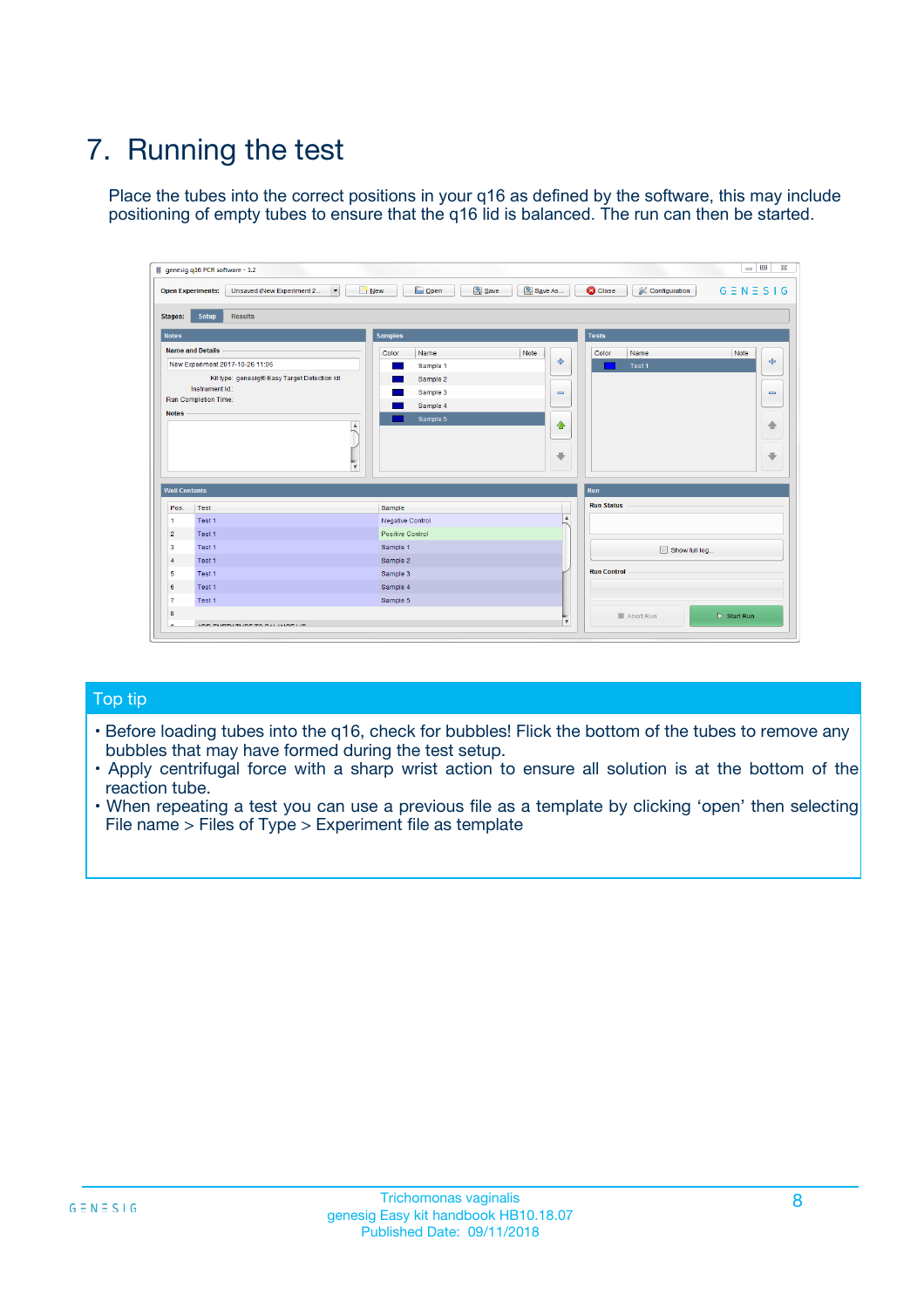### What do my results mean?

Analysis of your data is carried out automatically by the genesig q16. The following information is designed to help you fully understand a result or to troubleshoot:

### "Positive"

#### **Explanation**

Your sample has produced a positive result. Your target of interest is present and you can use the reported quantity.

"Negative"

#### **Explanation**

Your sample has produced a negative result. The target is not present in your sample.

### "Test contaminated"

#### **Explanation**

The Negative Control should be completely free of any DNA. If you see this error message it means that at some point during the setup, the Negative Control has been contaminated with DNA and has given a positive signal. This contamination has invalidated the test. The Positive Control and your test samples are both possible sources of contaminating DNA. The genesig q16 reaction tubes from previous runs will also contain very high amounts of DNA so it is important that these are carefully disposed of after the run is completed and NEVER OPENED. It may be the case that your kits have become contaminated which will lead to the same problem occurring repeatedly.

#### **Solutions**

1. Clean your working area using a commercial DNA remover solution to ensure the area is DNA free at the start of your run and re-run the test

2. If the problem persists then the kit has become contaminated and it will have to be discarded and replaced with a new kit. When you open the new kit, run a simple test to show that changing the kit has solved the problem. Prepare a test which includes only the Positive Control, the Negative Control and one 'mock sample'. For the 'mock sample' add water instead of any sample DNA. The result for the Negative Control and the mock sample should be negative indicating that contamination is no longer present.

#### **Preventive action**

An ideal lab set-up has a 'Clean area' where the test reagents are prepared and a 'sample area' where DNA samples and the Positive Control template are handled. The best workflow involves setting up all the test components (excluding the positive control template) in the clean area and then moving the tests to the sample area for sample and Positive Control addition. If this method is followed then the kit components are always kept away from possible sources of contamination. For extra security the Negative Control can be completely prepared and sealed in the clean area. All work areas should be decontaminated regularly with DNA remover.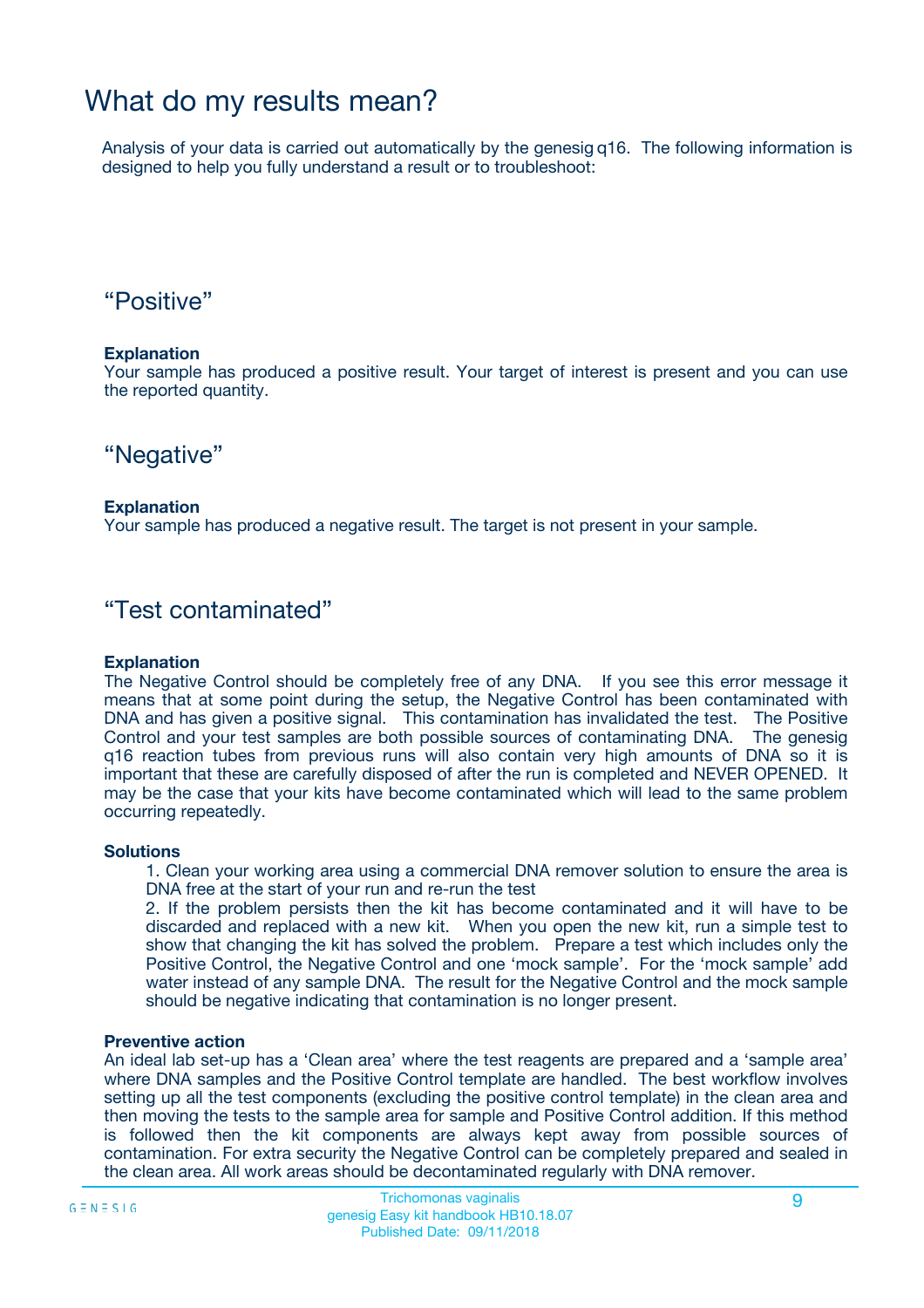### "Sample preparation failed"

#### **Explanation**

The test has failed because the quality of the sample was not high enough. The Internal Extraction Control component identifies whether the sample has been prepared correctly and is of suitable quality. This error message means that this quality control test has failed and the sample quality is not high enough for analysis.

#### **Solutions**

1. Check the sample preparation protocol for any user errors then repeat.

2. Poor quality samples can result from overloading the sample preparation protocol with too much starting material. Try reducing the amount of starting material then repeat.

3. Failing to add the Internal extraction Control DNA to your sample during the sample preparation protocol can also lead to a reported result of "sample preparation failed". Ensure that this step has not been overlooked or forgotten. If your samples are derived from an archive store or from a process separate from your genesig Easy extraction kit; you must add 5µl of Internal Extraction Control DNA into each 0.5ml of your sample to make it suitable for use on the q16.

### "Positive result, poor quality sample"

#### **Explanation**

The test is positive so if you are only interested in obtaining a 'present or absent' answer for your sample then your result is reliable. However, the test contains an Internal Extraction Control component that identifies if the sample is of high quality. This quality control test has failed and the sample is not therefore of high enough quality to accurately calculate the exact copy number of DNA present. If you require quantitative information for your sample then proceed with the solutions below.

#### **Solution**

For appropriate solutions, read the "Sample preparation failed" section of this handbook.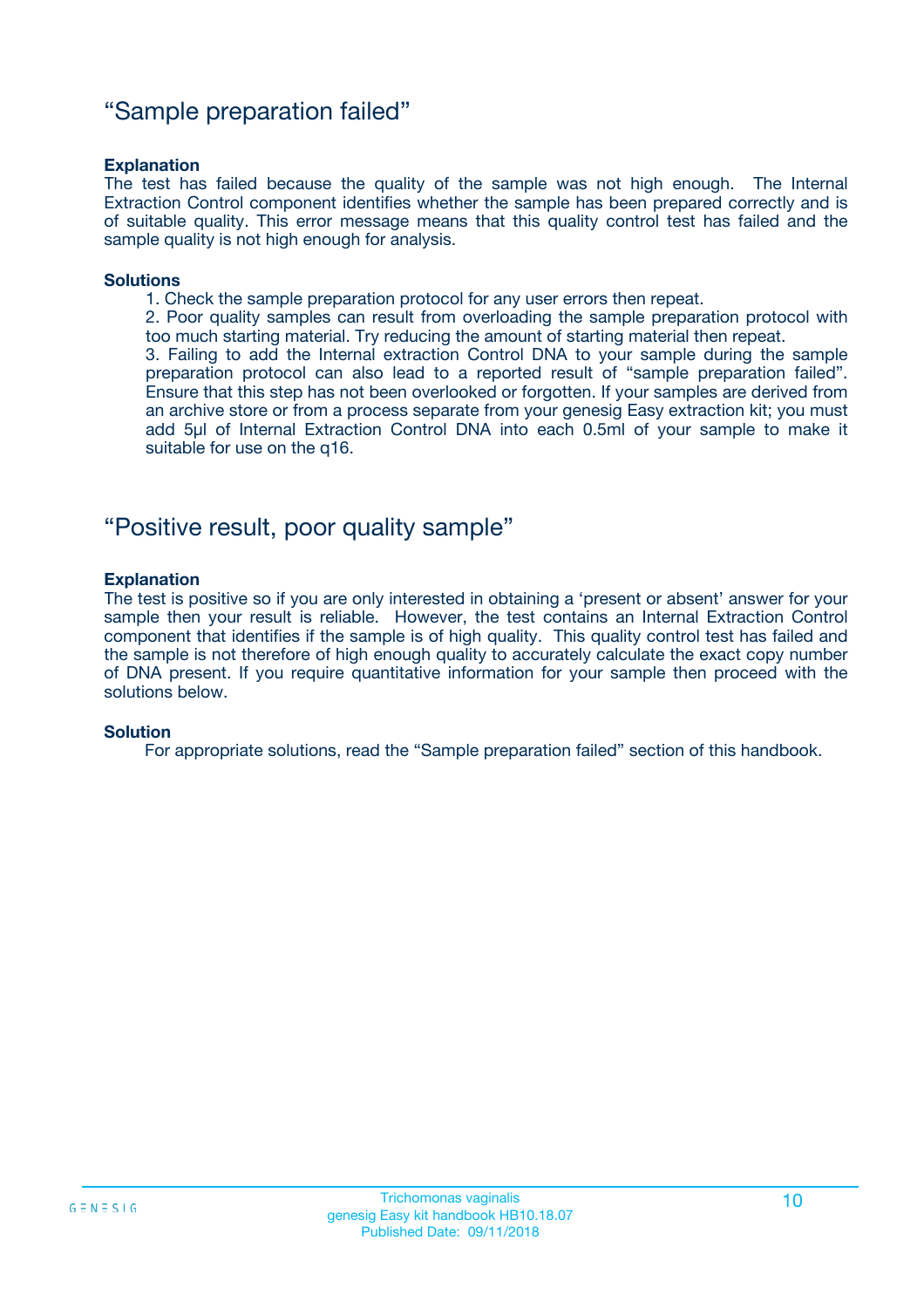### "Test failed"

#### **Explanation**

The test has failed because the Positive Control has not worked. The Positive Control is present to show that all aspects of the test are working correctly together. When this control test fails, the test as a whole is invalidated. This finding indicates that a problem has occurred in the reaction set-up part of the experiment and has nothing to do with sample preparation.

#### **Solutions**

- 1. Check the entire workflow and test set-up to look for any user errors, then repeat the test e.g. have the right colour pipettes and solutions been used with the correct tubes?
- 2. Ensure the positive and negative controls are inserted into the correct wells of your q16.

3. A component of the test may have 'gone off' due to handing errors, incorrect storage or exceeding the shelf life. When you open a new kit, run a simple test to show that changing the kit has solved the problem. Prepare a test which includes only the Positive Control, the Negative Control and one 'mock sample'. For the 'mock sample' add internal control template instead of any sample DNA. If the Positive Control works, the mock sample will now be called as a negative result.

### "Test failed and is contaminated"

#### **Explanation**

The Positive Control is indicating test failure, and the Negative Control is indicating test contamination. Please read the "Test Failed" and "Test contamination" sections of this technical support handbook for a further explanation.

#### **Solution**

For appropriate solutions, read both the "Test failed" and "Test contaminated" sections of this handbook.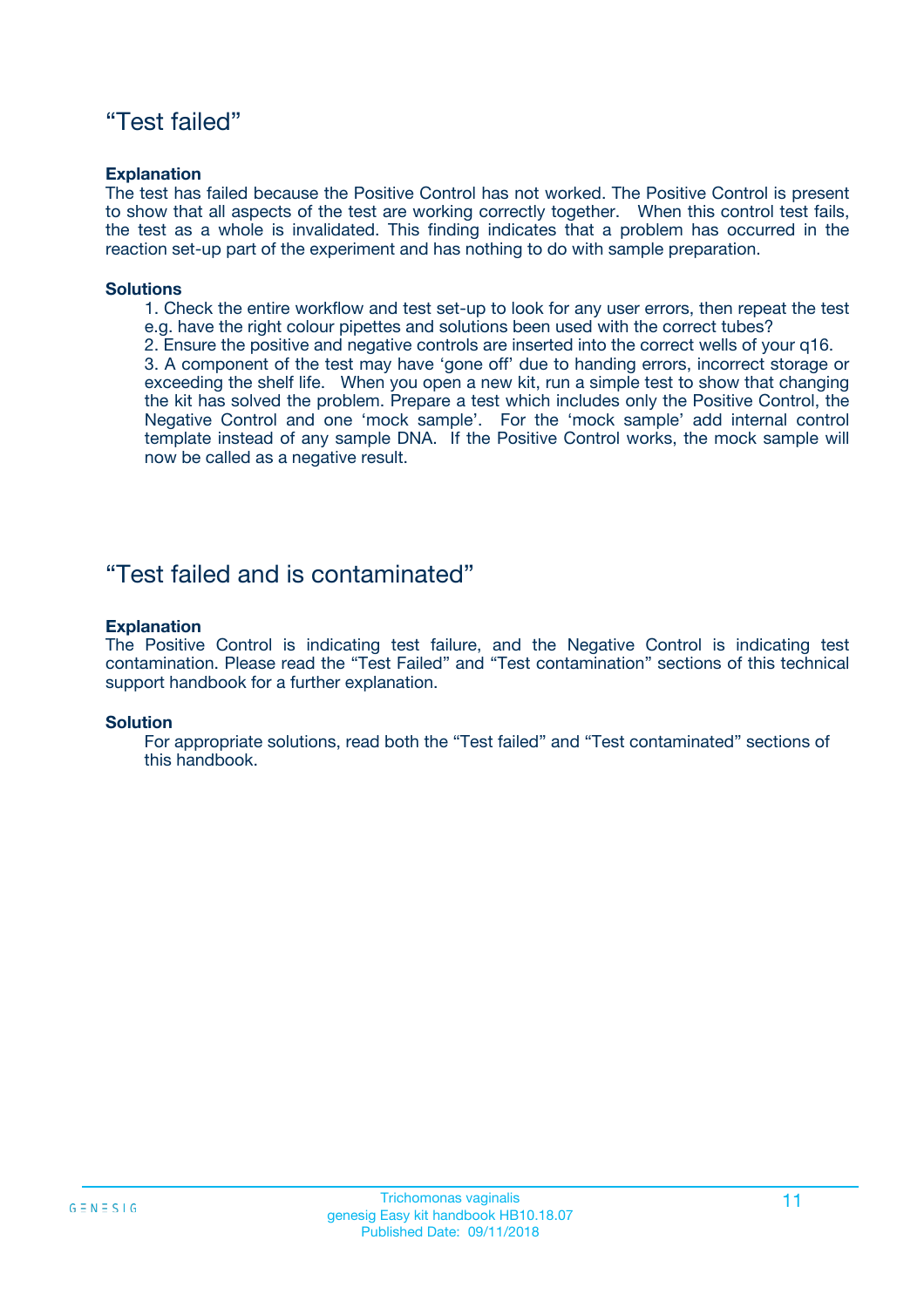## Trichomonas vaginalis

Trichomonas vaginalis is a protozoan parasite of the Trichomonas genus. The single-celled organism has an oval shaped body with 5 flagella; four of these extend together in a bundle out of the cell, anteriorly near the cytosome, with the fifth wrapping backwards along the cell surface. There is also an axostyle found at the base of the flagella. This anaerobic organism infects humans causing trichomoniasis, a disease of the female reproductive tract.

Trichomoniasis is a sexually transmitted disease that infects the male urethra and the female vagina or urethra. Infection of these cells is thought to be facilitated by the axostyle. Infection may cause tissue damage resulting in inflammation. However, the infection can be cleared with the use of antibiotics.

In men, this infection can cause a discharge from the penis or pain when passing urine. In women, the infection can present with soreness, inflammation and itching of the vaginal area and may include vaginal discharge or pain when passing urine. However, many cases may be asymptomatic. In pregnant women, the presence of this organism can lead to premature birth, low birth weight, and increased mortality. There is also a link between T. Vaginalis infection and HIV, with infection with this organism thought to be a predisposing factor.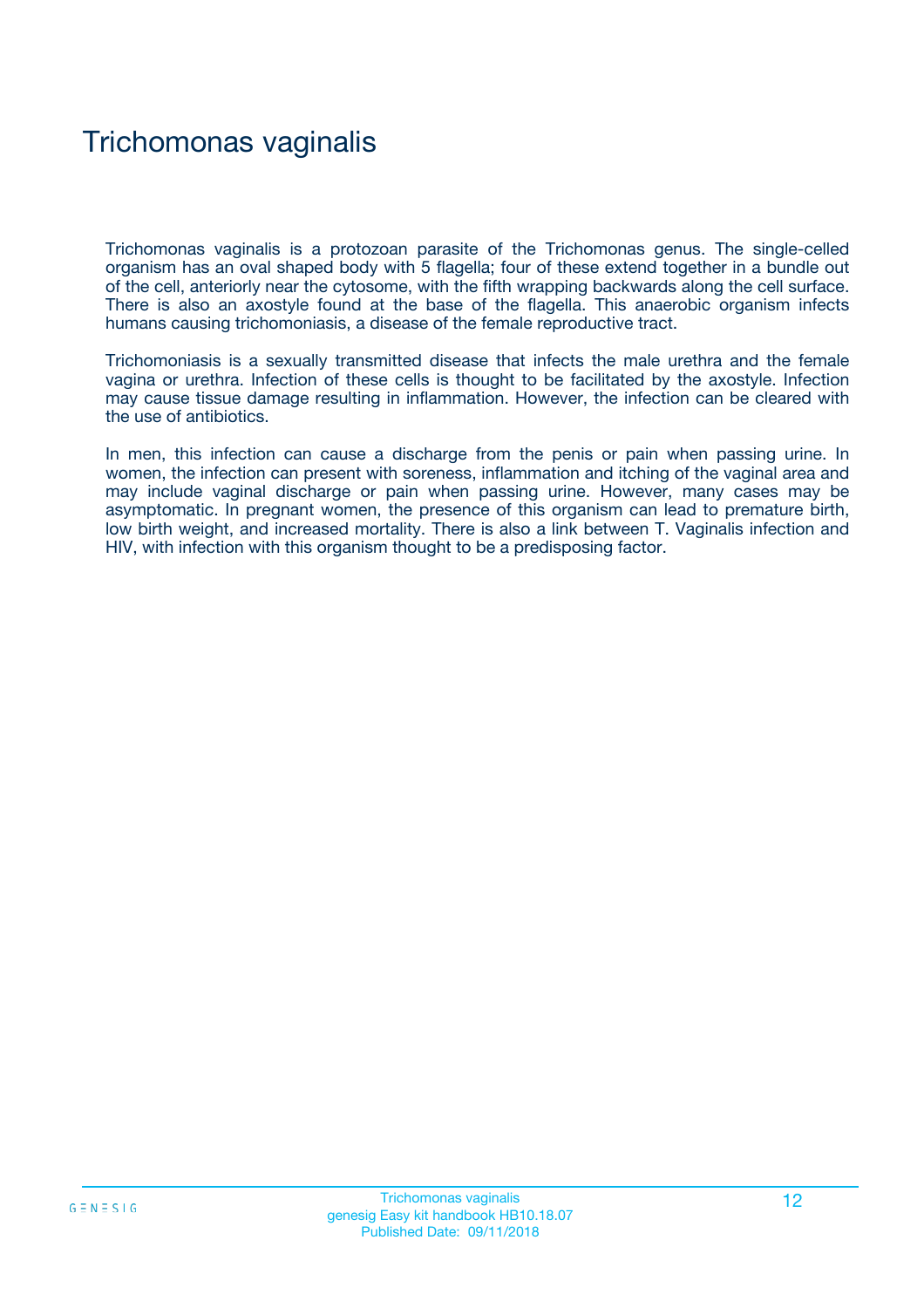## **Specificity**

The Primerdesign genesig Kit for Trichomonas vaginalis (T.vaginalis) genomes is designed for the in vitro quantification of T.vaginalis genomes. The kit is designed to have a broad detection profile. Specifically, the primers represent 100% homology with over 95% of the NCBI database reference sequences available at the time of design.

The dynamics of genetic variation means that new sequence information may become available after the initial design. Primerdesign periodically reviews the detection profiles of our kits and when required releases new versions.

The primers have 100% homology with over 95% of reference sequences in the NCBI database for beta-tubulin (L05468.1, L05470.1, XM\_001284521.1, XM\_001301717.1, XM\_001311949.1, XM\_001321203.1, XM\_001579619.1, XM\_001582993.1).

If you require further information, or have a specific question about the detection profile of this kit then please send an e.mail to enquiry@primerdesign.co.uk and our bioinformatics team will answer your question.